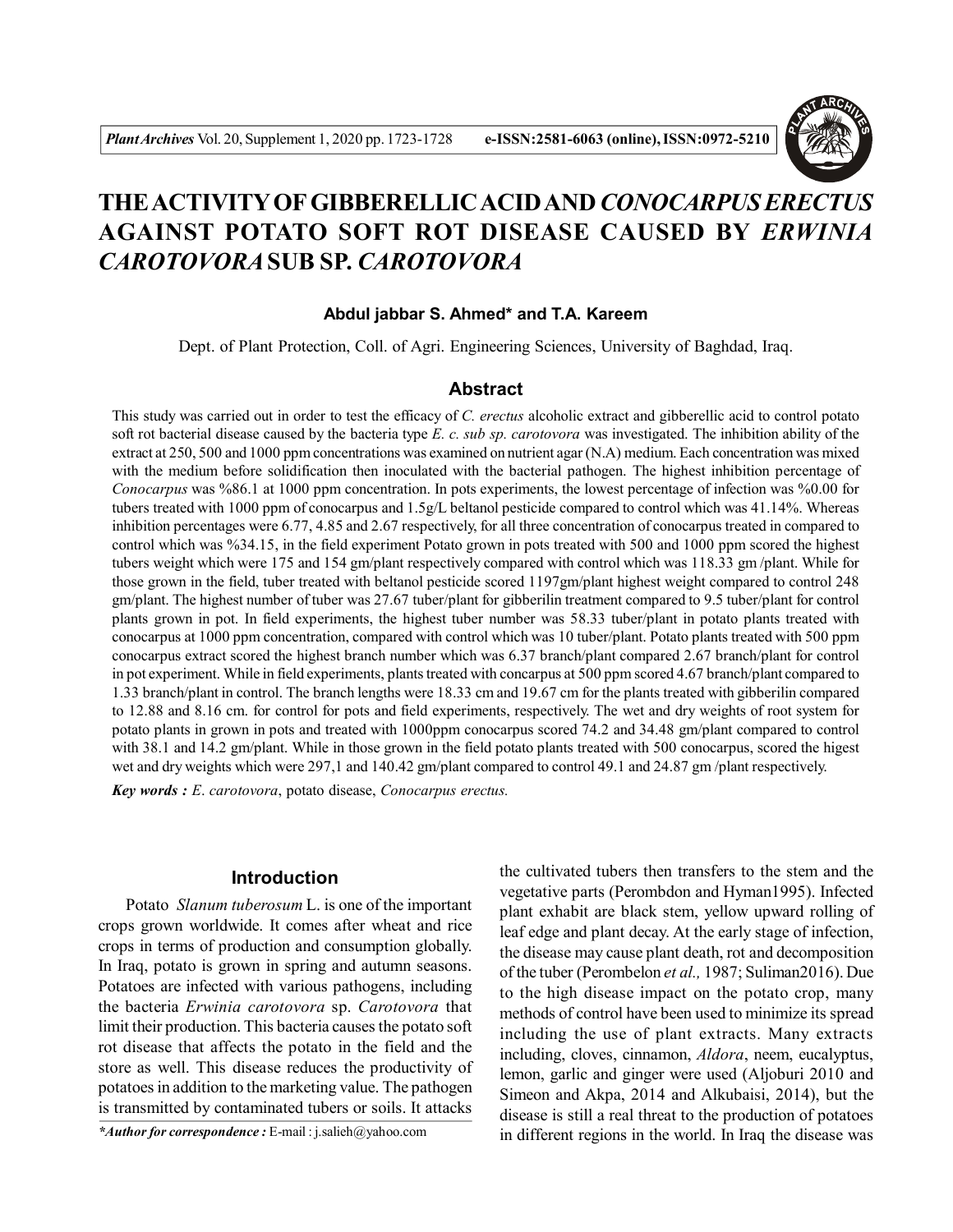observed in potato fields of Yusufiya and Abu Ghraib during the growing season 2015-2016. This study aimed to examine the effect of *Conocarpus erectus* extraction and gibberilic acid 10% on the infection of potato tubers var. Burin under the green house condition and in the field and study of some growth parameters including the number of tubers, tuber weight, number and length of branches and wet and dry weight of the root system.

#### **Materials and Methods**

#### **Pathogen isolation and diagnosis**

Samples of potato plants exhibiting black stem symptoms were collected from fields in Abu Ghraib and Yusufiya - Baghdad province. Samples were cutto small pieces (0.5 cm), sterilized by s soaking for 3 minutes in a 1% sodium hypochlorite solution (1% free chlorine) at a concentration of 10%, rinsed with sterilized distilled water several times and dried on sterilized filter papers. Plant pieces were transferred into a glass petri dish and a small amount of distilled water was added then crushed well. Small quantity of the suspension was spread on Petri dishes including nutrient agar (NA) medium, previously autoclaved at 121  $\degree$ C and 1.5 kg / cm<sup>3</sup>, by a loop sterilized with the flame., which was. Cultures were incubated at  $25 + 2$  ° C for 48 hours. Single bacterial colonies were selected separately from the center of the plate and picked by syringe needle and streaked on NA medium in Petri dishes The inoculation was repeated obtain pure isolates from the pathogen and a group of isolates was selected for diagnosis (Goszezynska and Serfontein, 1998). Colonies for the selected isolates were placed in a sterile distilled water droplet on a glass slide, spread on the slide as a membrane, dried and fixed by an incandescent lamp flame, stained with gram staining (Al-Delaimy, 1988) and examine by the oil immersion microscopy.

#### **Test of pathogenicity on potato slices**

The experiment was carried out in the Laboratory of Plant pathology Research, Department of Plant Protection, Coll. of Agri. Engineering Sciences, University of Baghdad. A healthy potato tuber was sliced in to 8mm thickness slices, sterilized by (10%) sodium hypochlorite solution for 3 min n, washed by sterilized distilled water then dried by using dried paper. The slices were placed in a petri dishes (4 slice / dish). About 100 ml of liquid bacteria culture at  $10<sup>6</sup>$  colony/ ml concentration was added to each dish then incubated for 7 days at  $25 + 2$  c according to the method described by Kelement and Radolph (1990).

# **Tobacco leaf hypersensitivity reaction test**

Tobacco plants at 4 true leaves age, provided from

Virus research were used.. Five bacterial isolates were inoculated by injecting 1 ml from a liquid bacterial suspension with  $10<sup>6</sup>$  colony formation unit (cfu) / ml in the secondary veins of the tobacco leaf using a 1 ml needle. The inoculated leaves were marked by using plastic tapes of different colors. After 7 days of inoculation the results were calculated as described by Kelement and Lovrekovich (1964).

#### *C. erectus* **alcoholic extraction**

Dried leaves were grinded and 100 g of powder were added to 500 mL flask. About 200 ml of 80% ethyl alcohol were added and the flask were sealed with a lid and homogenized for 24 hours in medium-speed electric shaker. The extract was filtered through the filter paper Typeman No.1 in the Buchner funnel with a vacuum. The sample was re-extracted as mentioned above. The final filtrate was concentrated with rotary evaporator at 40°C to obtain a high-density liquid. The extract was stored at -20°C until use (Harborne, 1973).

# **Effectiveness of the Conocarpus extract against the growth of pathogenic bacteria on the culture medium**

The poisoned food medium method was used to test the efficacy of alcoholic extract against pathogenic bacteria. Three concentrations of leaf extract (250, 500, 1000ppm) were prepared in 100 ml of Nutrient Agar medium at 45°C and pre-sterilized in autoclave at 121°C and 1.5 cm / 3 kg to obtain the required concentration. In addition, Beltanol and gebriline were added at 1500 ppm and t 10% concentrations, respectively as recommended. Each poisonous medium was mixed in a conical flask using a rotary motion to ensure uniformity of the material within the culture medium. The medium poured in 9 cm petri dishes then left to solidify. A 0.5 cm hole was made using a sterilize cork borer and 20  $\mu$ l of 48-hour liquid bacterial culture at  $4 \times 10^6$  cfu concentrations were added to each hole. The experiment was carried out with three replicates for each treatment and three of pathogenic bacteria without treatment were inoculated as a control. The dishes were incubated at  $25 + 2$ °C for 24 h. Results were recorded and the following equation was used to calculate the percentage of inhibition adopted by Ahmed and Alani (2013).

#### % of inhibition  $=$

Rate of bacteria in comparison - rate of bacterial growth in treatment  $\times 100$ The growth rate of bacteria in comparision

Results were statistically analyzed using CRD.

#### **Green house experiment**

This experiment was carried out in the green house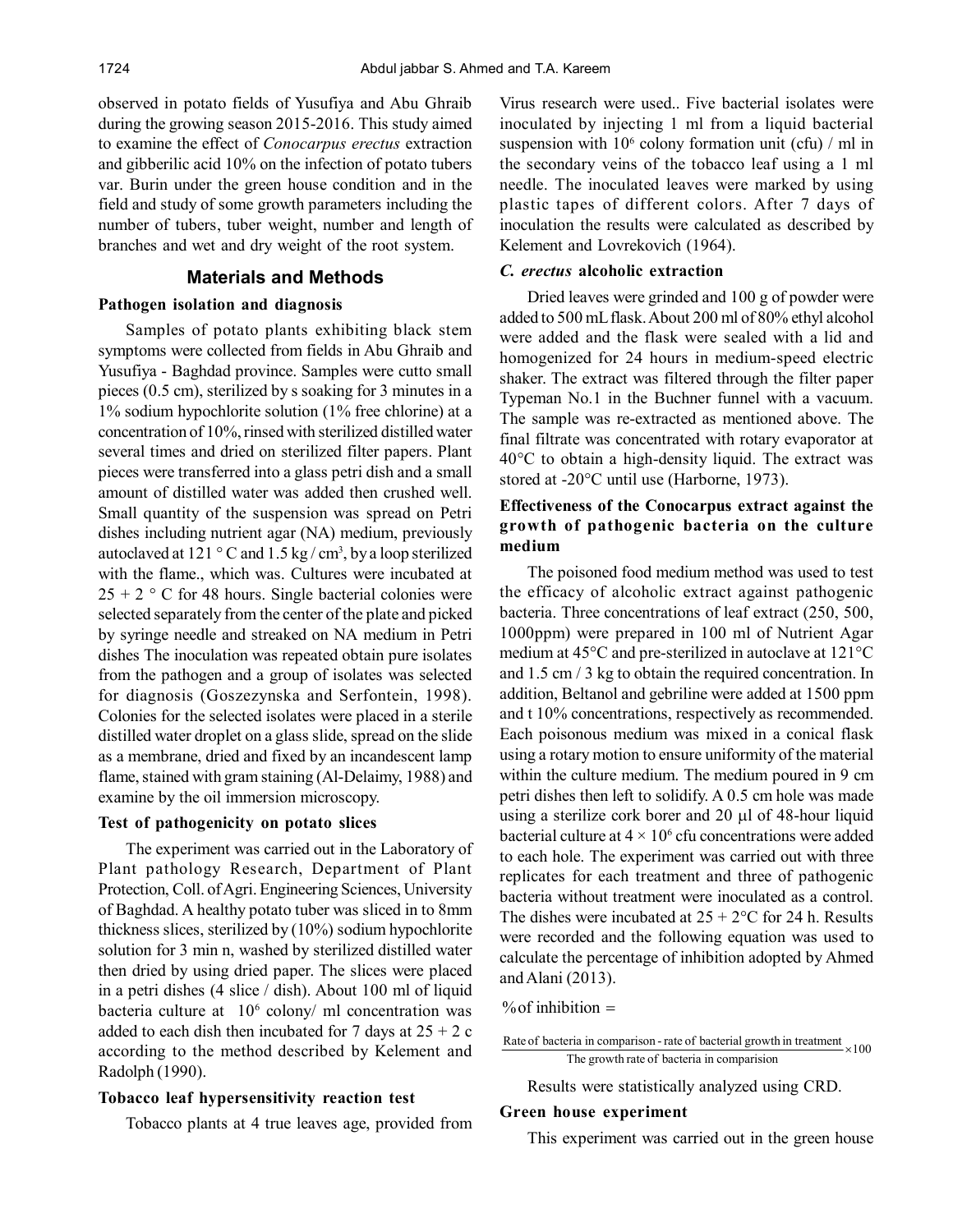belongs to the Department of Plant Protection - Coll. of Agri. Engineering Sciences - University of Baghdad. The experiment was carried out on potato verity the IPR Burren (class A) produced by IPR. Tubers with the similar size, intact and free of infection were selected. Plastic pots of  $35 \times 21 \times 15$  cm size were filled with mixed soil. Completely randomized design (CRD) was performed using three replicates for each treatment. Two tubers were planted in each pot. The experiment was performed during the autumn growing season of 2015. The treatments were divided into two sections: the first was left untreated without any addition as a comparison. Tubers in the second section were soaked for 20 minutes in a liquid culture of the bacteria *Erwinia carotovora* subsp**.** *carotovora* at 10<sup>6</sup> colony / 1 ml concentration cat age of 48 hours and then left on drying paper until dry. For Gibberellic acid treatment, tubers were soaked in 10% gibberellin solution for 20 minutes and those treated with a three-concentration alcoholic extract of 250, 500 and 1000 ppm for 20 min for conocarpus treatment. For pesticide treatment, tubers were dipped in the recommended concentration of 1.5 ml / l for 20 min. The comparison between 10% gibberellin and conocarpus alcoholic leaf extraction 1000 ppm were carried out in the absence of bacteria was applied. The percentage of infection, the number of tubers produced, the weight of the tubers, the number of branches, the length of the branches and the wet and dry weight of the root mass were calculated 60 days after germination.

#### **Field experiment**

The experiment was carried out in the research station of the Plant Protection Department Coll. of Agri. Engineering Sciences / University of Baghdad in Abi Gharib region. The experimental field was prepared through soil plowing, smoothing and dividing into three sectors. Each sector contained (9) experimental units. Two meters distance between each sector and 25 cm between each plant were left. Each experimental unit included five potato tubers. Field experiment was carried out in the spring season, 2016 using the same treatments in pot experiments and randomized complete block design (RCBD) in three replicates for each treatment, was used for the above mentioned field experiment, Infection percent, number of branches, the weight and the number of tubers, and the wet and dry weight of the root system at the end of the season.

# **Results and discussion**

#### **Isolation and diagnosis of the pathogen**

Five isolates of the pathogen were obtained, showing the morphological characters of the developing colonies

on the Nutrient Agar medium. Inoculated with suspension from parts of potato plants showing the symptoms of mild rot. These colonies have a circular shape, soft, convex, yellow creamy in color with regular or irregular edges phynotypically characteristics to to *Erwinia* (schaad, 1980). Whereas, the microscopic examination of the pathogen showed short-circuiting endocardial cells, most of them were single and some were double, negative to Gram staining. These characters were typical to *Erwinia carotovora* described by Saettler and Schaad (1989). Biochemical tests confirmed that the bacteria belonged to the subspecies carotovora according to Schaad (1980) and Helias (2000).

#### **Pathogenicity test on potato slices**

The results showed all isolates obtained from the potato slices were able to cause the disease. The symptoms of mild rot on potato slices in the dishes with foul odor after three days of inoculation were observed. On the seventh day turned the edges of the slices became brown (Lelliott and Stead 1987). Based on pathogenicity test, isolate number 3 which showed the highest ability to damage potato slices, was selected for subsequent experiments.

#### **Hypersensitivity reaction on tobacco leaves**

Yellow areas on the leaves around the inoculation position were shown 48 hours of injection of bacterial inoculum in the inner spaces boarded by veins of the leaves. Yellowing continued to increase after 72 hours and turned to a brown color (Ahmed (2011) which confirmed the 3rd isolate pathogenicity.

## **Test of the Effect of conocarpus on the Growth of Pathogenic Bacteria on the culture medium**

It was found that there was an anti-bacterial activity of the investigated conocarpus leaf extract against the pathogenic bacteria under study at all concentrations (Table 1). All treatments showed a significant inhibition of pathogenic bacteria compared to the only pathogenic bacteria control treatment. Conocarpus treatment at 1000ppm concentration scored the highest 86.1% inhibition rate compared to other treatments at 250, 500ppm concentrations and Beltanol and gibberellin, with an inhibition rate of 64.1, 77.8, 74.1 and 53.7%, respectively. The antibacterial activity of the conocarpus extract may be attributed to the high content of this plant to many substances known to have inhibition effects on microorganisms (Abdel Hameed *et al.,* 2012).

# **Green house experiment**

All the treatments applied resulted in a significant decrease in the percentage of *E. carotovora* infection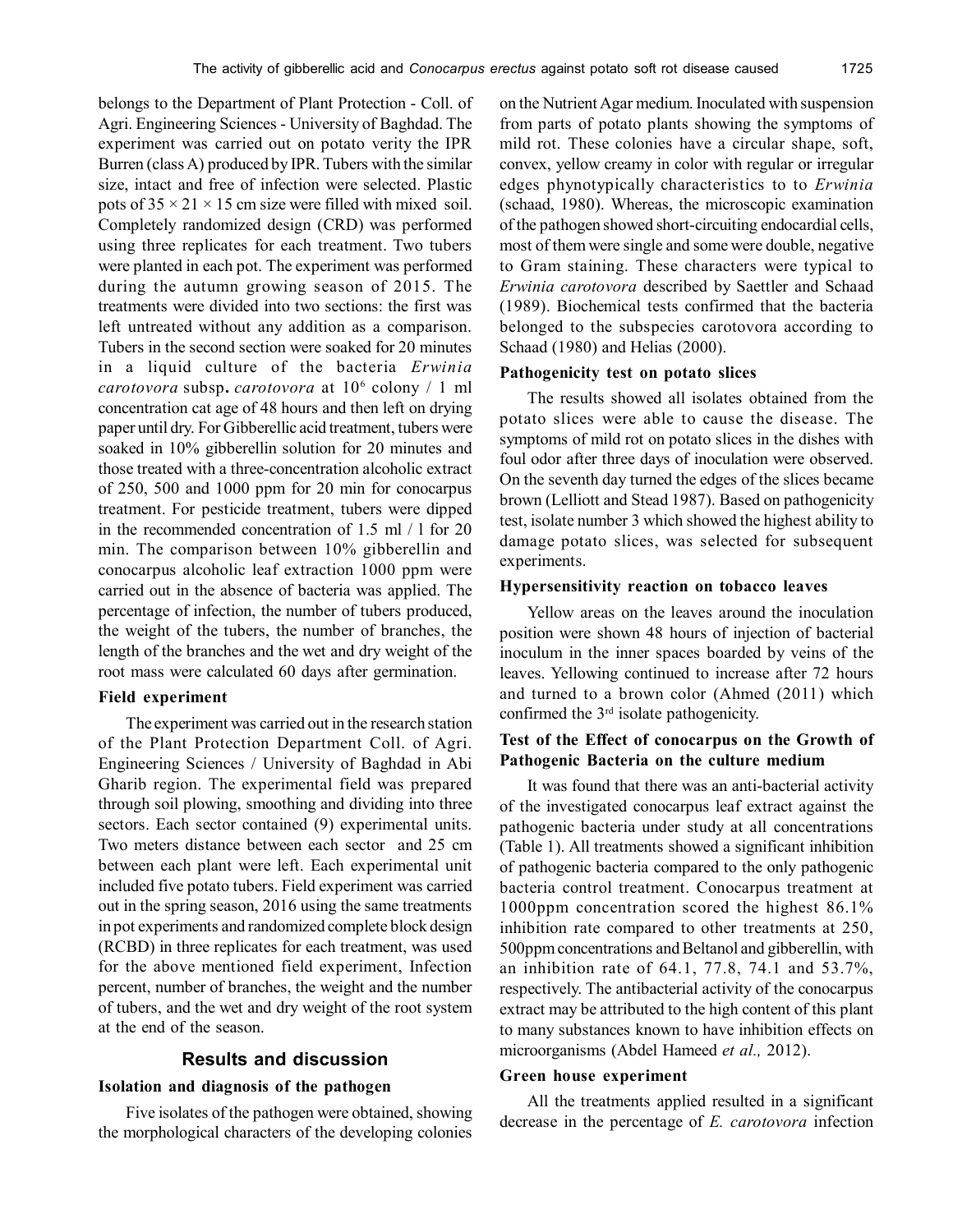| % inhibition           | Growth rate after<br>48 h. (cm) Bacteria | <b>Treatment</b>                                  |  |  |
|------------------------|------------------------------------------|---------------------------------------------------|--|--|
| $\theta$               | 9.00                                     | Pathogen Bac. Only (control)                      |  |  |
| 64.1                   | 3.23                                     | C. erectus extract at $250$ ppm + Bac.            |  |  |
| 77.8                   | 2.00                                     | C. erectus extract at 500 ppm + Bac               |  |  |
| 86.1                   | 1.26                                     | C. erectus extract at $1000$ ppm + Ba.            |  |  |
| 74.1                   | 2.33                                     | beltanol pesticide + Bac.                         |  |  |
| 53.7                   | 4.16                                     | Gibberilin + Bac.                                 |  |  |
| 7.96<br>$\mathbf{r}$ 1 | 0.72<br>$\cdot$ 1 1                      | L.S.D. $_{0.05}$<br>$\cdot$<br>$c_{\rm d}$ $\sim$ |  |  |

**Table 1:** Shows Effect of conocarpus on the Growth of Pathogenic Bacteria standard number of branches / plant of the on the culture medium.

Each number in table represent mean of three Replicates.

(Table 2). The percentage of pathogenic bacteria in the potato plants at all three tested concentrations of the Conocarpus extract (250, 500, 1000 ppm) scored 5.95, 3.40, 0.00% infection percent, respectively. It was observed that the conocarpus leaf extract at 1000 ppm did not show a significant different with the chemical pesticide treatment. While the treatment of the growth regulator Gebriline could reduce the percentage of pathogenic bacteria infection to 14.14% he compared to the pathogen only treatment. There were significant differences in some of the growth parameters that were measured. Conocarpus treatments at 500 and 1000 ppm, were significantly higher in tuber weight when scored 154 and 175 g, respectively compared to pathogenic bacteria (118 g / plant), chemical pesticide (133) g / plant) and gibberellin (144 g). The number of tubers from the plants treated with the Conocarpus extract was of a good quality and free from infection. The gibberellin treatment was the highest in the number of tubers (27 tuber / plant) compared to pathogenic bacteria only treatment. It is t known that growth regulators have a role in increasing the number and productivity of potato tubers. The

Conocarpus treatment was 6, 6.37, 5 branches / plants respectively compared to pathogenic bacteria only (2.67 branch / plant). While no significant differences were observed in the length of the branches between Conocarpus extract and the pathogen only treatments. While, it was noted the gibberellin scored 17.67 cm highest branch numbers compared to other treatments with significant differences The wet and dry weights of the total root system of the potato plants for the Conocarpus leaf extract at

1000 ppm were 74.2 and 34.48 g / plant, respectively which were significantly higher than that of pathogenic bacteria only with 38.1 and 14.20 g / plant, and chemical pesticide treatments with 56.5 and 18.50 g / plant, respectively.

#### **Field experiment**

Field experiment showed significant differences in the percentage of *E. carotovoa* infection in potato plants (Table 3). Infection percentage decreased in all conocarpuse leaf extract treatments, when scored to 6.77, 4.85 and 2.65% for 250. 500 and 1000 ppm, respectively. compared to 34.5% for pathogenic bacteria only treatment. Morphological differences in growth parameters were shown in the weight of tubers / plant. Tuber weight scored 745, 1008 and 1003 g / plant for the three conocarpus extract concentrations, respectively, compared to treatment of pathogenic bacteria with 248 g / plant and gibberellin with 955 g /plant treatments. The total number of tubers in the treatment of conocarpus extracts was significantly higher with 53, 57.33 and 58.33 tuber / plants, respectively, than the pathogen only treatment with 10 tuber / plant, the chemical pesticide

| Dry     | Wet     |                | <b>Branch Number of</b> | Number of | <b>Tubers</b> | <b>Infection</b> | <b>Treatment</b>                                |
|---------|---------|----------------|-------------------------|-----------|---------------|------------------|-------------------------------------------------|
| Weights | Weights | <b>Lengths</b> | Branch/                 | tuber/    | Weight        | %tuber           |                                                 |
|         |         | <b>cm</b>      | plant                   | plant     | gm/plant      |                  |                                                 |
| 29.60   | 58.6    | 7.66           | 2.67                    | 8.67      | 143.33        | 0.00             | 1-tuber healthy (control)                       |
| 14.20   | 38.1    | 8.61           | 2.67                    | 9.50      | 118.33        | 41.14            | 2- tuber + Pathogen bacteria only (control)     |
| 20.81   | 44.07   | 17.61          | 4.00                    | 27.00     | 144.00        | 14.14            | 3-tuber+ bac.+ gibberilin $(10\%)$              |
| 15.20   | 31.70   | 7.16           | 6.00                    | 10        | 118.33        | 5.95             | $4$ -tuber+bac. + C.erectus extra. (250ppm)     |
| 17.77   | 37.20   | 7.46           | 6.37                    | 10        | 154.33        | 3.40             | 5—tuber+bac. $+$ C. erectus extra. (500ppm)     |
| 34.48   | 74.24   | 7.83           | 5.00                    | 11.33     | 175.00        | 0.00             | $6$ -tuber+bac. + C. erectus extra. (1000ppm)   |
| 17.78   | 43.10   | 8.83           | 3.33                    | 15.83     | 133.00        | 0.00             | 7-tuber+bac+1.5g/L beltanol pesticide           |
| 18.50   | 56.47   | 18.33          | 4.00                    | 27.67     | 142.00        | 0.00             | 8-tuber + gibberilin $(10\%)$ only              |
| 33.20   | 75.00   | 8.16           | 5.33                    | 10.67     | 172.00        | 0.00             | 9-tuber + C erectus extra. $(1000$ ppm $)$ only |
| 2.77    | 8.71    | 1.58           | 1.27                    | 0.93      | 6.04          | 0.91             | L.S.D <sub>0.05</sub>                           |

**Table 2:** Shows Effect C. *erectus* alcoholic extract and Gibberilin against *E*.*carotovora sp*. *carotovora* pathogen Bacteria in pots.

Each number in table represent mean of three Replicates and each replicate represent (2) plant .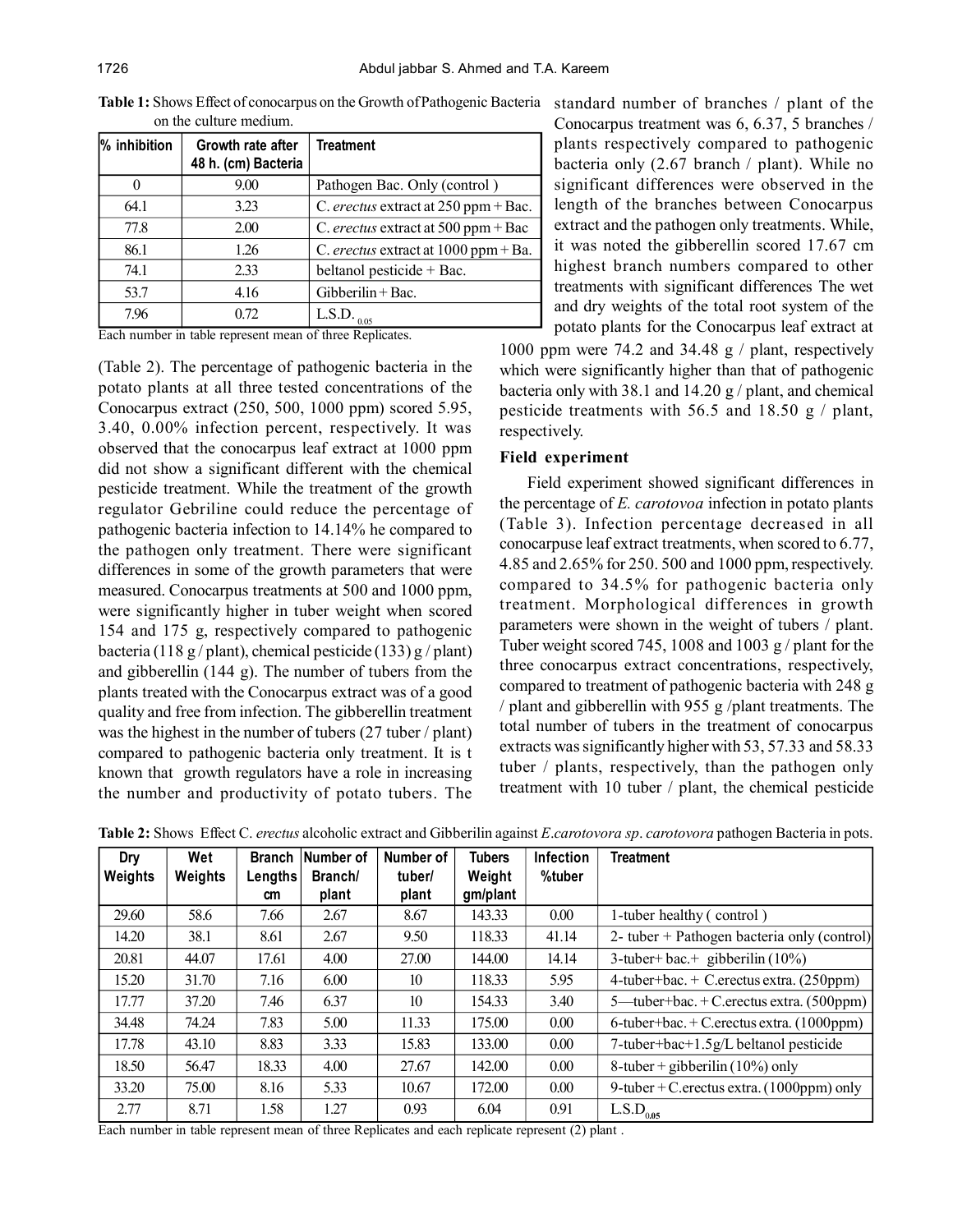| Dry<br>Weights | Wet<br>Weights | <b>Branch</b><br>Lengths<br>cm | Number of<br>Branch/<br>plant | Number of<br>tuber/<br>plant | <b>Tubers</b><br>Weight<br>gm/plant | Infection<br>%tuber | <b>Treatment</b>                                     |
|----------------|----------------|--------------------------------|-------------------------------|------------------------------|-------------------------------------|---------------------|------------------------------------------------------|
| 47.19          | 100.4          | 17.33                          | 2.67                          | 36.33                        | 1067                                | 0.00                | 1-tuber healthy (control)                            |
| 24.87          | 49.1           | 12.88                          | 1.33                          | 10.00                        | 248                                 | 34.15               | 2- tuber + Pathogen bacteria only (control)          |
| 73.22          | 127.8          | 19.67                          | 4.00                          | 31.33                        | 958                                 | 19.52               | 3-tuber+ bac.+ gibberilin $(10\%)$                   |
| 86.88          | 197.3          | 19.00                          | 3.33                          | 53.00                        | 745                                 | 6.77                | $4$ -tuber+bac. + C. erectus extra. (250ppm)         |
| 140.42         | 297.1          | 19.00                          | 4.00                          | 57.33                        | 1008                                | 4.85                | 5—tuber+bac. $+$ C. erectus extra. (500ppm)          |
| 139.81         | 292.2          | 19.33                          | 4.00                          | 58.33                        | 1003                                | 2.65                | 6-tuber+bac. + C. erectus extra. $(1000 \text{ppm})$ |
| 40.52          | 96.9           | 16.33                          | 3.33                          | 45.00                        | 1197                                | 0.00                | $7$ -tuber+bac+1.5g/L beltanol pesticide             |
| 60.37          | 120            | 19.33                          | 4.67                          | 37.67                        | 968                                 | 0.00                | 8-tuber + gibberilin $(10\%)$ only                   |
| 140.50         | 290.2          | 19.00                          | 4.00                          | 52.67                        | 1010                                | 0.00                | 9-tuber + C. erectus extra. $(1000$ ppm $)$ only     |
| 4.48           | 24.85          | 0.57                           | 1.09                          | 6.37                         | 303.2                               | 0.77                | $L.S.D_{0.05}$                                       |

**Table 3:** Shows Effect C. *erectus* alcoholic extract and Gibberilin against *E*.*carotovora sp*. *carotovora* pathogen Bacteria in Field.

Each number in table represent mean of three Replicates and each replicate represent (5) plant.

with 45 tuber / plant gibberellin with 31.33 tuber / plant) treatments. The number of branches / plant in the treatment of gibberellin and the three conocarpus extract concentrations were 3.67, 3.33, 4.67 and 4 branches / plant respectively compared to pathogenic bacteria treatment (1.33 branches / plants). While no significantly different in potato branch numbers per plant was scored for chemical pesticide treatment. conocarpus leaf extract was significantly higher in branch length when scored 19.67, 19 and 19.33 cm than in the pathogenic bacteria (12.88 cm) and the chemical pesticide (16.33 cm) treatments. The root wet weight of plants treated with conocarpus leaf extract was the highest when scored 127.8, 197.3, 297.1 and 292.2 g / plant for 250, 500 and 1000 ppm, respectively compared to 49.1 g / plant and treatment of the chemical pesticide (96.9 g / plant) for pathogen only and pesticide treatments, respectively.. It was also observed that the treatment of gibberellin and the three tested concentrations of conocarpus extract scored the highest dry weight which was 73.22, 86.88, 140.42 and 139.81 g / plant compared with pathogenic bacteria (24.87 g / plant) and chemical pesticide (40.52 g / plant) treatments.

The antibacterial effect of the alcoholic conocarpus leaf extract may be due to the presence of alkaloids, coumarins, flavonoids, saponins, tannins, triterpenes, a Antioxidants gallic acids, rutin, quercetin and apigenin which have the ability to inhibit many types of microorganisms (Naserallah, (2012), Abdel Hameed and others (2013, Bashir, and others, 2015). This is consistent with Adonizio *et al*., (2008), Abdel- Hameed (2012) And Abdulrahman and Nehad (2013), who referred to the effect of conocarbase extracts in inhibiting the growth of many bacteria including *Bacillius subtilis*, *Staphylococus oureus*, *Mycobacterium phlie*

*Escherichia coli*, *Pseudomonas aeruginosa*, *Kelbsiella pneumonia* and *Salmonella typhimurium* and some fungi namely, *Aspergillus niger*, *Penicillium chrysogenum*, *Saccharomyces cerevisiae* and *Alternaria solani*.

It was also observed in this study that the ability of gibberellin 10% to reduce the incidence of *E*. *carotovora* to protect plants from infection and may be due to the fact that the gibberellin ability to stimulate the division and elongation of plant cells, allowing the escape of plants from infection (AL-Khafaji, 2014).

#### **References**

- AbdelHameed, E.S.A., A. Salih Bazaid, M. Mohamed Shohayeb, M. Mortada El-Sayed and A. Eman El-Waki (2012). Phytochemical Studies and Evaluation of Antioxidant, Anticancer and Antimicrobial Properties of *Conocarpus erectus* L. Growing in Taif, Saudi Arabia. *European Journal of Medicinal Plants,* **2(2):** 93-112,
- AbdelHameed, E.S.A., S.A. Bazaid and A.N.A. Sabra (2013). Protective effect of *Conocarpus erectus* extracts on CCl4 induced chronic liver injury in Mice. *Global J. Pharmacol*., **7:** 52-6
- Abdulrahaman, S. Hajar and M. Nahad Gumgumjee (2013). Antibacterial Efficiency and Impairment unveilin Some Bateria Strains Treated with *Conocarpus erectus* L. *Jour. of Inernational of Applied Bio. and Pharmacetical Tecnology*, **4(4):** 37-47.
- Adonizio, A., J. Dawlaty, F.M. Ausubel, J. Clardy and K. Mathee (2008). Ellagitannins from *Conocarpus erectus* exhibit antiquorum sensing activity against *Pseudomonas aeruginosa*. *Planta. Med*., **74:** PB28.
- Al-Delaimy, K.S. (1988). Food Microbiology Laboratory Manual. House book Library for printing and publishing University of Mosul, 47-50.
- Ahmed, Abd-Aljabbar S. (2011). Identification study of onion